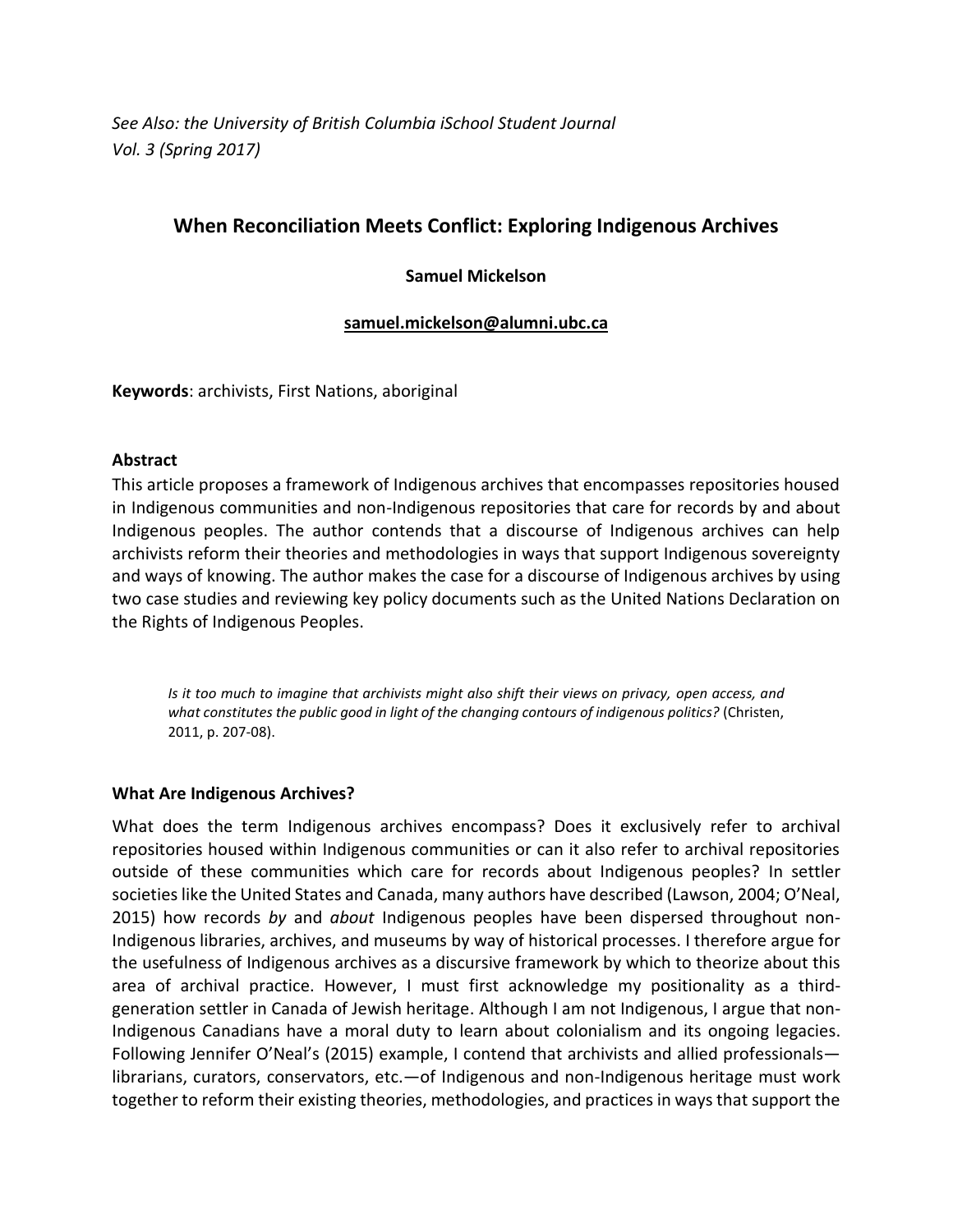sovereignty and traditional knowledge of Indigenous communities. I therefore write this piece to add my voice to a growing dialogue that seeks to decolonize archival thinking and practice.

I will begin the article by situating our discussion of Indigenous archives in the broader landscape of a few seminal international and national policy documents and protocols: the *United Nations Declaration on the Rights of Indigenous Peoples* (the *Declaration*), the *Protocols for Native American Archival Materials* (the *Protocols*), and the Truth and Reconciliation Commission of Canada's 94 *Calls to Action*. With this contextual grounding, I will use two case studiesto illustrate the values, aspirations, and challenges that are common to Indigenous archives. The case studies discussed involve projects in Canada and Australia; I will use the terms 'Indigenous' and 'Indigenous archives' over related terms, such as 'Aboriginal' and 'First Nations', because 'Indigenous' is the term that is most global in scope "… [and refers] broadly to peoples of long settlement and connection to specific lands who have been adversely affected by incursions by industrial economies, displacement, and settlement of their traditional territories by others" (First Nations Studies Program, 2009).

## **Policies and Protocols**

The *Declaration* and the *Protocols* provide a theoretical and moral foundation for a conceptualization of Indigenous archives. The *Declaration* draws on the rights-based framework of international law, affirming the sovereignty and human rights of Indigenous peoples. Article 31 makes an explicit link between Indigenous sovereignty and Indigenous cultures by affirming the right of Indigenous peoples "to maintain, control, protect and develop their cultural heritage, traditional knowledge and traditional cultural expressions" (United Nations, 2008, p. 11). The *Protocols* also employ a rights-based framework, but the intended audience is exclusively non-Indigenous cultural heritage professionals. In particular, the *Protocols* were designed to provide archivists and librarians with guidelines for the "culturally responsive" stewardship of Indigenous archival materials held in the custody of non-Indigenous repositories. The *Protocols* define "culturally responsive" stewardship as "… [tailored] actions which demonstrate awareness and appreciation of the needs of a particular group, community, or nation" (First Archivists Circle, 2007, p. 21). While the *Declaration* and the *Protocols* are by no means the only documents of their kind, these two documents helped build a theoretical and methodological framework where cultural heritage professionals can engage with the challenges of Indigenous archives.

In Canada, the work of the Truth and Reconciliation Commission of Canada (TRC) has stimulated dialogue and action among the archival community. Published alongside its *Final Report* in 2015, the TRC's 94 *Calls to Action* include four recommendations specifically directed to heritage institutions and two recommendations specifically directed to the National Centre for Truth and Reconciliation (NCTR). Like many of the other calls to action, the 70<sup>th</sup> call to action invokes the *Declaration*, admonishing the federal government to provide funding to the Association of Canadian Archivists so that it can review its compliance with the *Declaration* and develop recommendations for full implementation (Truth and Reconciliation Commission of Canada, p. 8). In response to the *Calls to Action*, the Steering Committee on Canada's Archives has established a 12-person Truth and Reconciliation Report Task Force (TRC-TF), whose mandate is "to conduct a review of archival policies and best practices existent across the country and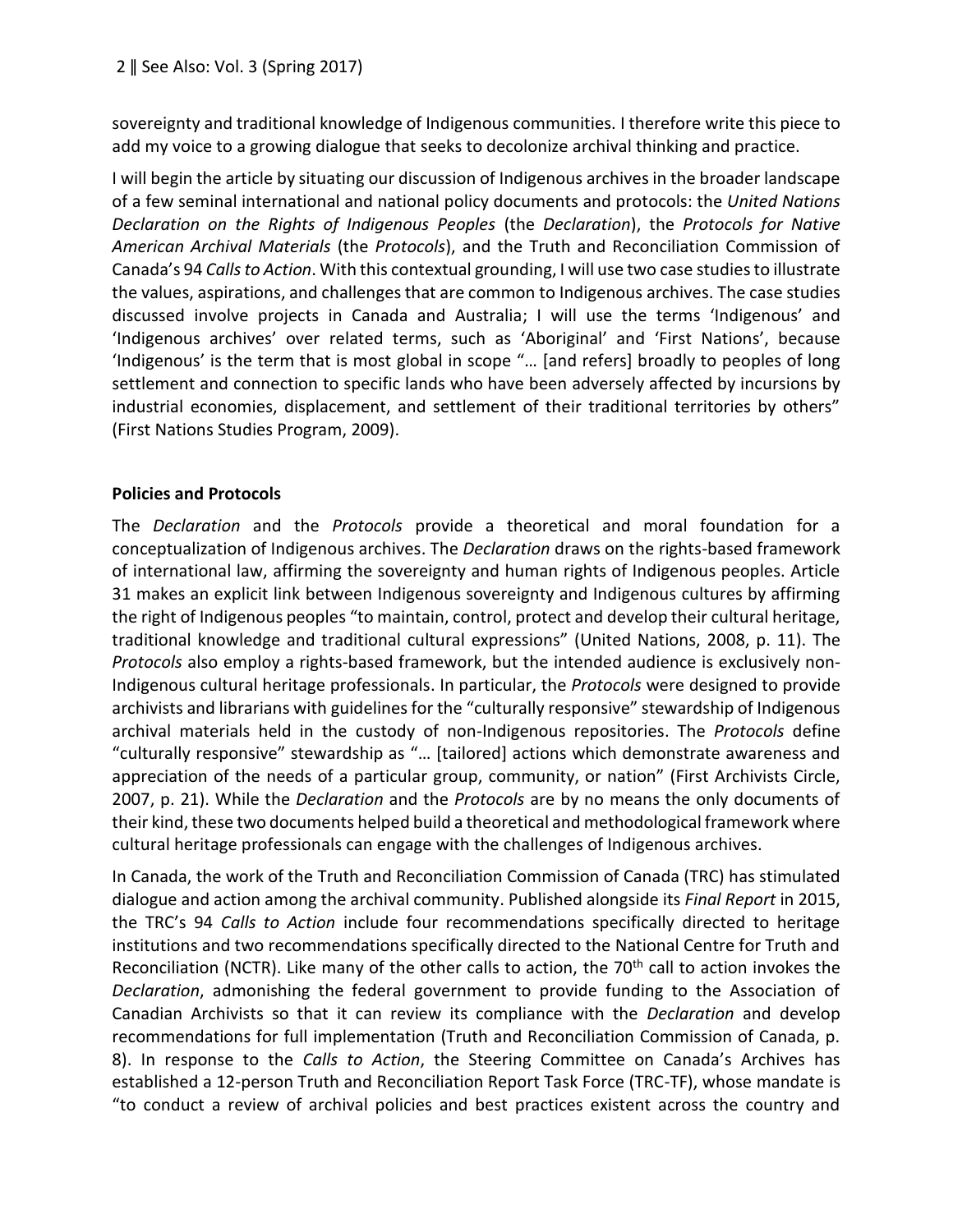identify potential barriers to reconciliation efforts between the Canadian archival community and Indigenous record keepers" (McCracken, 2016). Along with efforts from archival institutions and provincial archival associations, the TRC-TF is helping chart a new course for Indigenous archives and Canadian archives more broadly.

### **The Trust and Technology Project**

At Monash University in Australia, archival scholars worked with the Koorie Indigenous peoples of Southeast Australia on a multi-year project from 2003 to 2008 called Trust and Technology: Building Archival Systems for Indigenous Oral Memory. The research team conducted extensive interviews with Koorie communities, uncovering profound distrust of non-Indigenous archives and a strong desire to exercise control over the curation and management of Koorie records in archival custody. Out of these conversations emerged a vision of *reconciled research*, whereby the researchers conceived of "a collaborative, co-creative journey…between members of the academy, Indigenous communities and the archival community" (McKemmish, Faulkhead, & Russell, 2011, p. 220).

The research team developed a Statement of Principles on Australian Indigenous Knowledge and the Archives, which encompasses a wide range of concerns, including: the recognition that Indigenous knowledge can come from textual *and* oral sources and the recognition that Indigenous peoples must have ways of annotating records about them held by non-Indigenous archives. For instance, Principle 1 advocates for an expansive understanding of Indigenous records that recognizes the centrality of "oral memory and storytelling" in Indigenous recordkeeping practices (McKemmish, Faulkhead, & Russell, 2011, p. 230). Moreover, Principle 5 affirms the right of Indigenous people to "challenge 'official' records" by such measures as commenting on inaccuracies and adding family and individual narratives alongside existing archival descriptions" (McKemmish, Faulkhead, & Russell, 2011, p. 231).

The research team also affirmed the importance of Indigenous epistemologies and values by developing the Koorie Archiving System. After developing specifications for a Koorie Annotation System—a networked system whereby user annotations can be linked to records in archival custody—in the first phase of the project, the research team secured funding from the State Government of Victoria to develop a Koorie Archiving System based on the specifications (McKemmish, Faulkhead, & Russell, 2011). The result was a collaborative archival system developed among members from the Public Record Office of Victoria, the Koorie Heritage Trust Inc., the National Archives of Australia, and various Koorie communities. The Koorie Archiving System is designed to provide a range of affordances for Indigenous users, including the integration of Koorie records from government, community, and personal sources; the inclusion of various forms of media, including oral testimony; the potential for controls and protocols to be established that respect the ownership rights of Koorie individuals, families, and communities over archival materials; and the capability for users to add new content to the system (McKemmish, Faulkhead, & Russell, 2011).

#### **The National Centre for Truth and Reconciliation**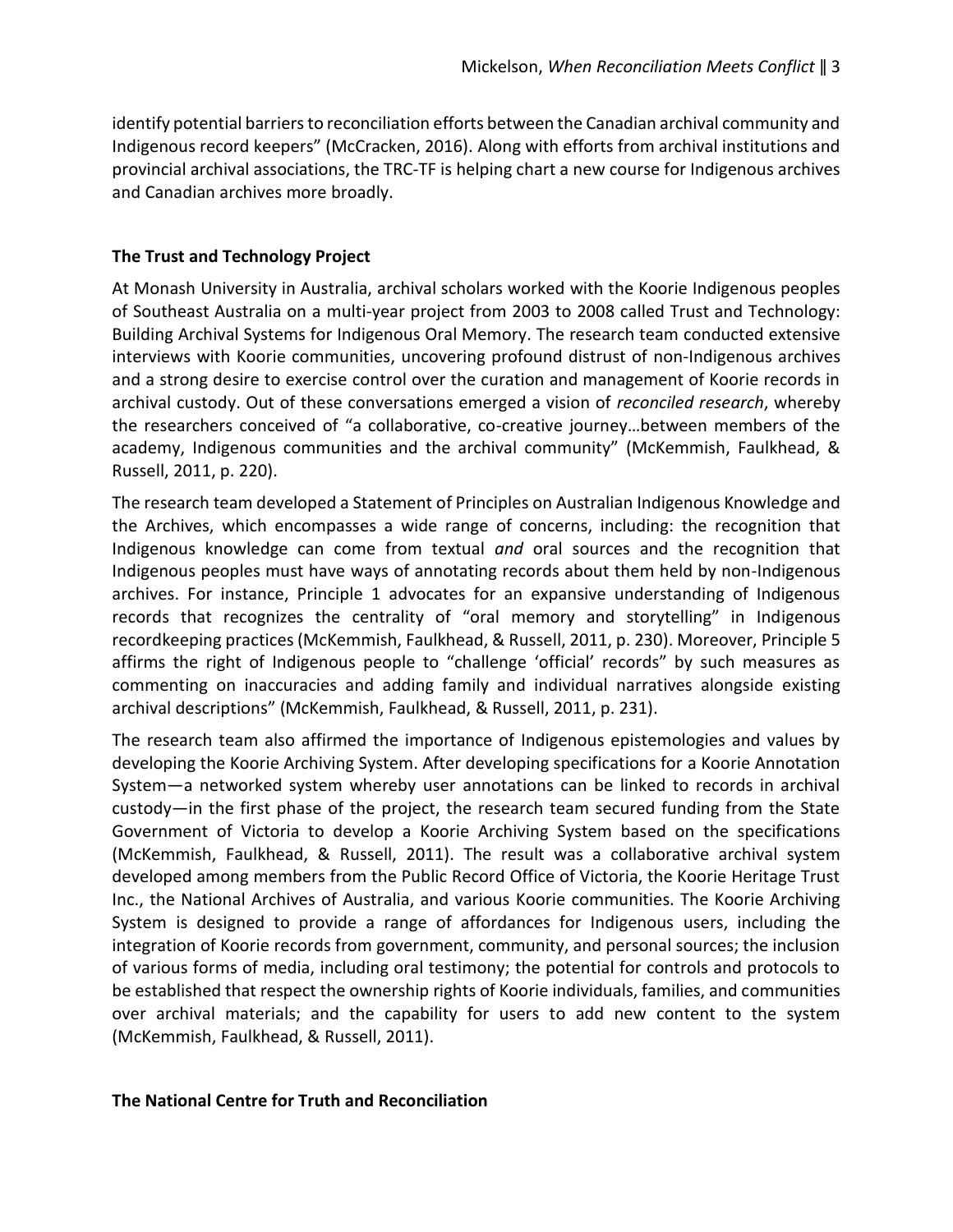$\overline{a}$ 

The National Centre for Truth and Reconciliation (NCTR) in Winnipeg, Manitoba operates within the ethically fraught arena of the Indian Residential School (IRS) system and its ongoing legacy. In 2006, Schedule N of the Indian Residential School Settlement Agreement (IRSSA) mandated the establishment of the Truth and Reconciliation Commission (TRC) and the NCTR, which would house the records generated by the TRC's activities as well as digital surrogates of millions of records related to residential schools that the TRC collected from archival institutions around the country (Lougheed, Moran, & Callison, 2015). On June 21, 2013, the University of Manitoba and its partners were officially named the host of the NCTR, and the centre officially opened in November 2015 (Lougheed, Moran, & Callison, 2015).

The NCTR faces significant challenges in implementing key aspects of its mission, with the most notable concern relating to the goal of Indigenous participation and collaboration (Lougheed, Moran, & Callison, 2015). The NCTR staff must work toward "metadata normalization," whereby the seven metadata schemas that the Centre has inherited must be integrated so that users can access the records in the database in a standardized way (Lougheed, Moran, & Callison, 2015, p. 601). Meanwhile, the NCTR staff has prioritized the ingestion of over four million digital surrogates over a period of three years before it moves on to the process of metadata normalization (Lougheed, Moran, & Callison, 2015). Furthermore, while the NCTR aspires to a collaborative relationship with Indigenous communities, it must mediate the distrust that many Indigenous communities associate with institutional archives.

Certain archival scholars have argued that it would actually be productive for the NCTR to acknowledge and incorporate distrust and conflict into its practices. Lisa Nathan, Elizabeth Shaffer, and Maggie Castor (2015) question the assertion of a post-colonial Canadian society, arguing that "[repression] and conflict continue, just in different forms" (p. 112). Nathan et al. (2015) posit a framework of "generative friction," whereby acknowledging conflict and distrust can help the NCTR work toward its mission of reconciliation (pp.113-15).

Similarly, J.J. Ghaddar (2016) engages with similar issues by analyzing the ongoing legal conflict over the fate of the Independent Assessment Process (IAP) records, which were produced in confidential hearings during which residential school survivors testified to an independent adjudicator about their experiences of physical and sexual abuse during their time at residential schools.<sup>1</sup> Ghaddar (2016) describes the various competing views about the retention of the IAP records, ranging from full preservation to full destruction. Furthermore, she argues that the case of the IAP records illustrates the way in which histories of colonization haunt the Canadian archival imagination. But, Ghaddar argues that the idea of haunting can actually be helpful in negotiating key questions related to the IAP records and the NCTR: "[haunting] conceptually allows us to consider the fact that complicated, difficult, and contrary claims will invariably arise when colonial histories are evoked in relation to the archive" (Ghaddar, 2016, p. 24).

 $1$  As it stands the IAP case is ongoing, with the Supreme Court of Canada recently agreeing to review previous decisions by the Ontario Supreme Court and Ontario Court of Appeal. For more information see Karen Busby, "SCC to rule on preservation of residential school survivors' files," *Canadian Lawyer,* accessed November 17, 2016, http://canadianlawyermag.com/6219/SCC-to-rule-on-preservation-of-residential-schools-survivors-files.html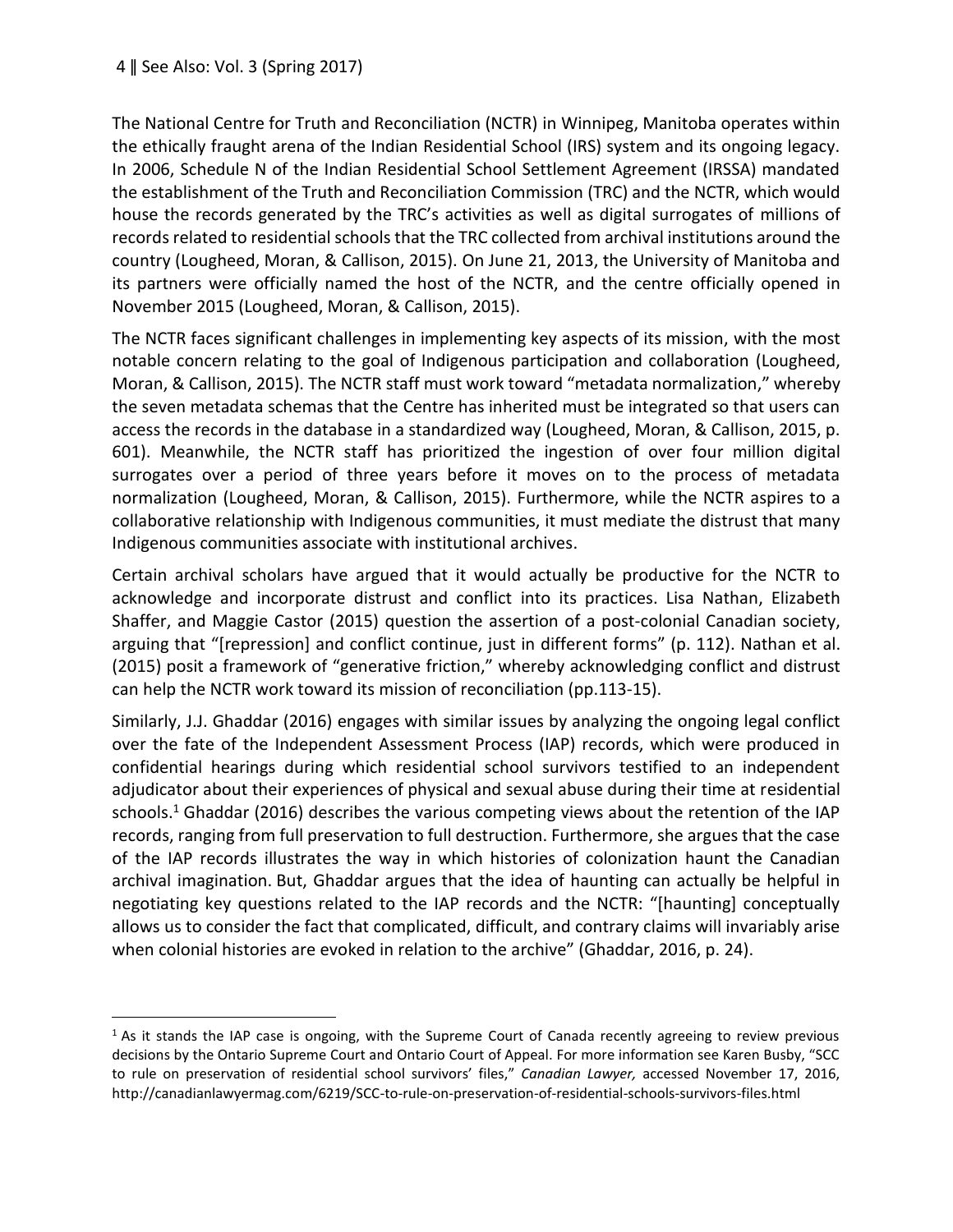### **Conclusion**

In the introduction, I posited that the term Indigenous archives can encompass records managed by and for Indigenous communities *and* records about Indigenous peoples that are managed by non-Indigenous archival repositories. I also posited that the term Indigenous archives can provide archivists with a discursive framework by which to decolonize archival theories, methodologies, and practices. Seminal policy documents and protocols such as the *United Nations Declaration on the Rights of Indigenous Peoples* and the *Protocols for Native American Archival Materials*  have provided archivists and allied professionals with the methodological tools to engage in this decolonizing work. Furthermore, largescale research initiatives—like the Trust and Technology project and the establishment of the National Centre for Truth and Reconciliation— demonstrate the ways archivists are working to reshape the relationship between archival institutions and Indigenous communities. This work of reconciliation is not an option but rather a requirement in a settler society such as Canada. Indigenous and non-Indigenous Canadians are enmeshed in the ongoing histories of colonialism, and as cultural heritage professionals, we have a moral duty to reform our principles and practices by privileging Indigenous ways of knowing and Indigenous rights.

### **References**

Christen, K. (2011). Opening archives: Respectful repatriation. *The American Archivist 74*, 185- 210.

First Nations Studies Program. (2009). *Terminology*. Retrieved from [http://indigenousfoundations.arts.ubc.ca/?id=7400.](http://indigenousfoundations.arts.ubc.ca/?id=7400) Accessed November 13, 2016.

First Archivists Circle. (2007). *Protocols for native American archival materials*. [http://www2.nau.edu/libnap-p/protocols.html.](http://www2.nau.edu/libnap-p/protocols.html) Accessed November 13, 2016.

Ghaddar, J.J. (2016). The spectre in the archive: Truth, reconciliation, and indigenous archival memory. *Archivaria 82*, 3-26.

Lawson, K.L. (2004). Precious fragments: First Nations materials in archives, libraries and museums. University of British Columbia. Thesis. Retrieved from [https://open.library.ubc.ca/cIRcle/collections/ubctheses/831/items/1.0091657.](https://open.library.ubc.ca/cIRcle/collections/ubctheses/831/items/1.0091657)

Lougheed, B., Moran, R., & Callison, C. (2015). Reconciliation through description: Using metadata to realize the vision of the National Centre for Truth and Reconciliation. *Cataloging and Classification Quarterly 53,* 596-614.

McCracken, K. (2016). Response to the report on the Truth and Reconciliation Commission Task Force. [http://kristamccracken.ca/?p=1025.](http://kristamccracken.ca/?p=1025) Accessed April 14, 2017.

McKemmish, S., Faulkhead, S., & Russell, L. (2011). Distrust in the archive: reconciling records. *Archival Science 11*, 211-239.

Nathan, L., Shaffer, E., & Castor, M. (2015). Stewarding collections of trauma: Plurality, responsibility, and questions of action." *Archivaria 80*, 89-118.